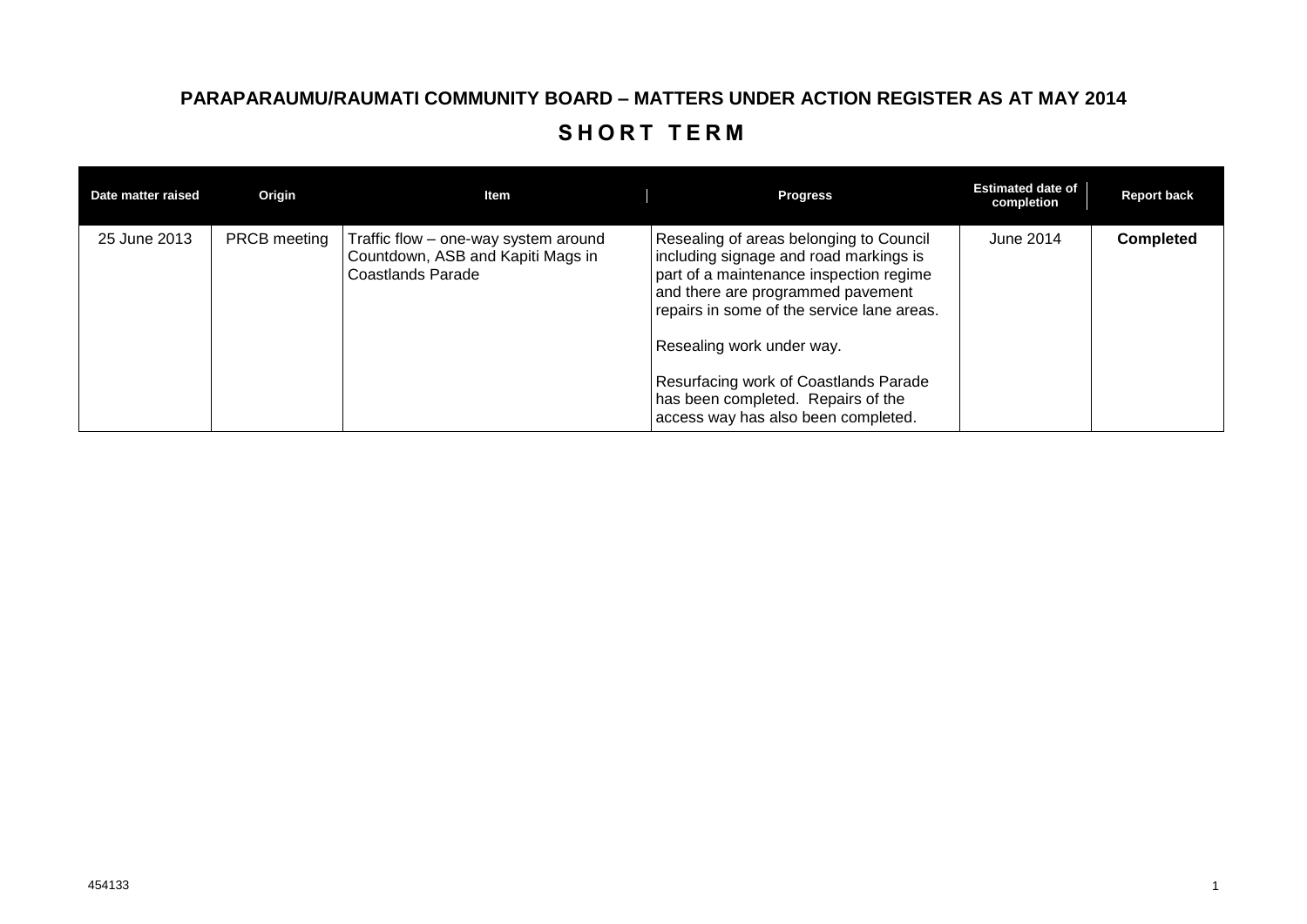| Date matter raised | Origin       | Item                                                                                                                                                                                 | <b>Progress</b>                                                                                                                                                                                                                                                                                                                                                                                                                                                                                                                                                                                                                                                                                                                                                                                                                                | <b>Estimated date of</b><br>completion | <b>Report back</b>                                                                                                  |
|--------------------|--------------|--------------------------------------------------------------------------------------------------------------------------------------------------------------------------------------|------------------------------------------------------------------------------------------------------------------------------------------------------------------------------------------------------------------------------------------------------------------------------------------------------------------------------------------------------------------------------------------------------------------------------------------------------------------------------------------------------------------------------------------------------------------------------------------------------------------------------------------------------------------------------------------------------------------------------------------------------------------------------------------------------------------------------------------------|----------------------------------------|---------------------------------------------------------------------------------------------------------------------|
| 6 August 2013      | PRCB meeting | Following the removal of the Tui Sculpture,<br>what is the Council's plan for a<br>replacement statue at Paraparaumu Beach<br>shops and what process should needs to<br>be followed? | The Public Art Panel has been appointed<br>and a report was presented to the<br><b>Environmental and Community</b><br>Development Committee on 8 May 2014<br>recommending options.<br>A verbal update will be provided at the<br>meeting.<br>ECD Committee - 8 May 2014:<br><b>MOVED</b> - (Gurunathan/Cardiff)<br>That all funds from the sale of the Tui<br>Artwork are to be used towards funding a<br>replacement at a suitable site at<br>Paraparaumu Beach, in consultation with<br>the Paraparaumu/Raumati Community<br>Board.<br><b>CARRIED</b><br>The Public Art Panel will be advised of this<br>resolution and it will be added to their work<br>programme for 2014/15. As any public art<br>acquisition proposal cannot be forwarded<br>until funding is secured, action on this will<br>need to wait until the sculpture has been | Ongoing                                | Υ<br>via PRCB<br>meeting<br>24 June 2014<br>Council staff are<br>now in the early<br>stages of the sale<br>process. |
|                    |              |                                                                                                                                                                                      | sold.                                                                                                                                                                                                                                                                                                                                                                                                                                                                                                                                                                                                                                                                                                                                                                                                                                          |                                        |                                                                                                                     |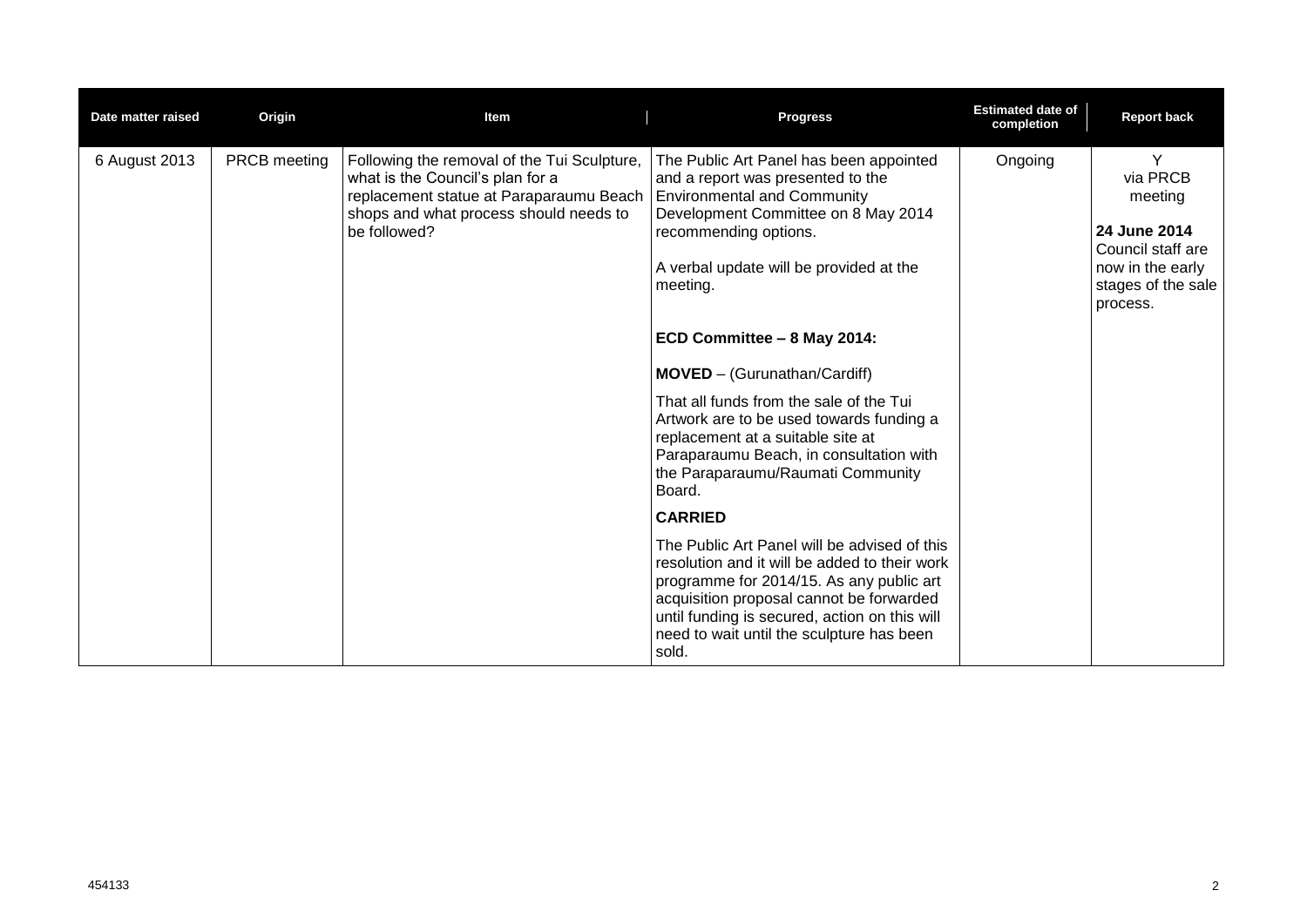| Date matter raised | Origin                                | <b>Item</b>                                                                                                              | <b>Progress</b>                                                                                                                                                                                                                                                                                                                                                                                                                                                                                                                                                   | <b>Estimated date of</b><br>completion | <b>Report back</b>                                                                                                                                                                                                                                                                                                                    |
|--------------------|---------------------------------------|--------------------------------------------------------------------------------------------------------------------------|-------------------------------------------------------------------------------------------------------------------------------------------------------------------------------------------------------------------------------------------------------------------------------------------------------------------------------------------------------------------------------------------------------------------------------------------------------------------------------------------------------------------------------------------------------------------|----------------------------------------|---------------------------------------------------------------------------------------------------------------------------------------------------------------------------------------------------------------------------------------------------------------------------------------------------------------------------------------|
| 6 August 2013      | Kapiti Cycling Inc<br>at PRCB meeting | Presentation from Seeking removal of car parking on the<br>north side of Kapiti Road between<br>Warrimoo and Moana Roads | Letters regarding installing additional<br>parking lines were delivered to 37<br>properties in the affected area (32-56 Kapiti<br>Road). 12 responses were received, with 6<br>in favour and 6 against.<br>Council officers would still like to introduce<br>some restrictions on Kapiti Road through<br>this section; a report will be presented to<br>the PRCB meeting on 24 June 2014.                                                                                                                                                                         | <b>June 2014</b>                       | Y<br>via PRCB<br>meeting<br>24 June 2014<br>Report included<br>in meeting<br>agenda.                                                                                                                                                                                                                                                  |
| 18 February 2014   | <b>PRCB</b> meeting                   | Kiosk at Maclean Park                                                                                                    | The Council meeting of 17 April 2014<br>resolved that staff obtain three quotes to<br>enable work to start immediately on<br>restoring the kiosk, and then wider<br>consultation is undertaken about other<br>uses for the kiosk and ideas for the park.<br>A verbal update will be provided at the<br>meeting.<br>A verbal update on the Kiosk project was<br>provided at the Corporate Business<br>Committee on the 15 May in response to<br>questions from Mr Dale Evans during<br>public speaking time. The Chair of the<br>PRCB was present at this meeting. |                                        | 24 June 2014<br>Specification is<br>completed for re-<br>instatement. An<br>electronic copy<br>has been sent to<br>Dale Evans.<br>Four Local<br><b>Builders have</b><br>been approached<br>to quote for this<br>job.<br>One is unable to<br>complete the job<br>within the<br>required<br>timeframes.<br>Three are yet to<br>respond. |
| 18 February 2014   | PRCB meeting                          | Invitation to manager of Kapiti Safer<br>Community Trust to speak about<br>Neighbourhood Support                         | On the agenda for this meeting.                                                                                                                                                                                                                                                                                                                                                                                                                                                                                                                                   |                                        | <b>Completed</b>                                                                                                                                                                                                                                                                                                                      |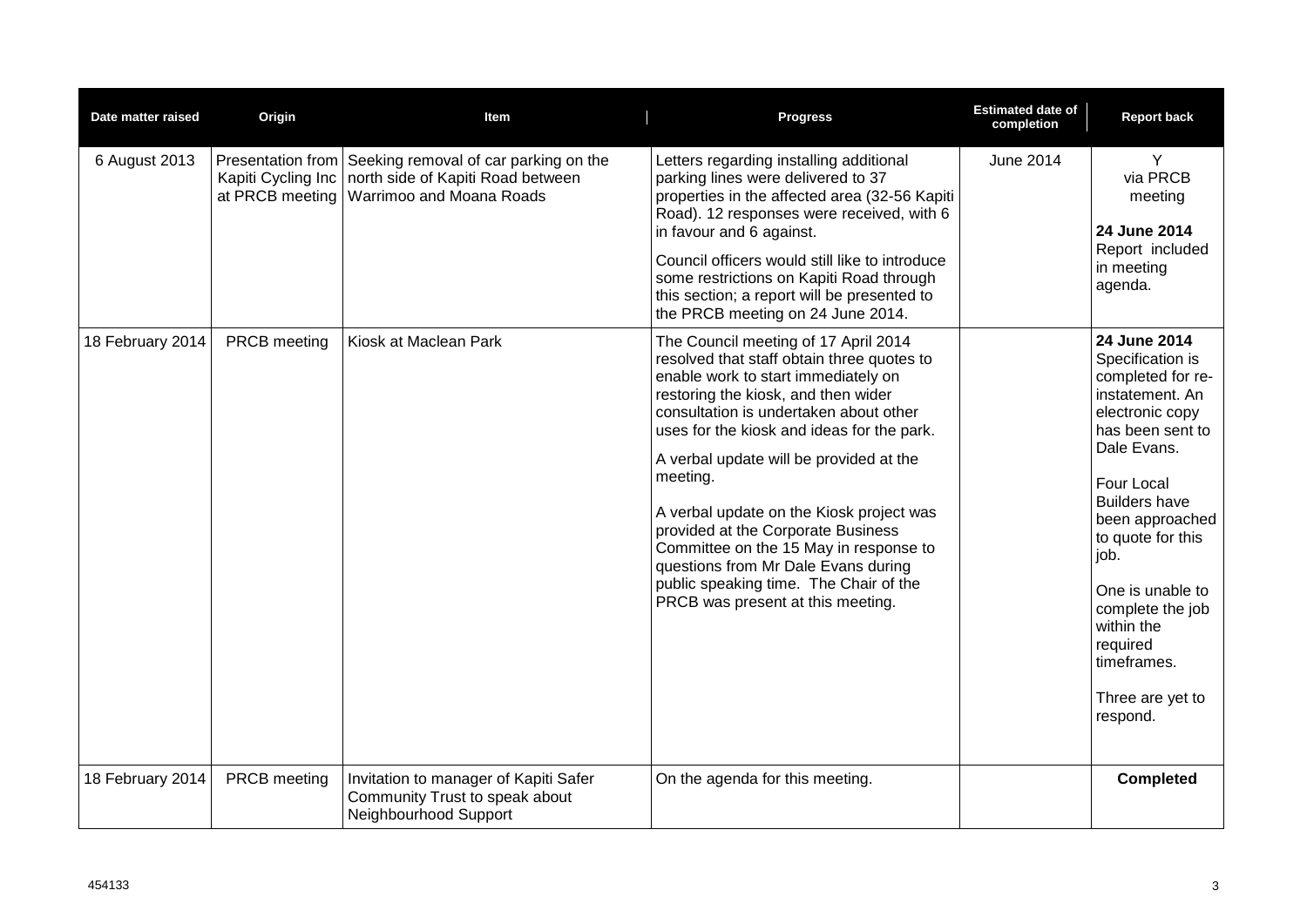| Date matter raised | Origin              | Item                         | <b>Progress</b>                                                                                                                                                                                                                                                                                                                                                                                                                                                                            | <b>Estimated date of</b><br>completion | <b>Report back</b> |
|--------------------|---------------------|------------------------------|--------------------------------------------------------------------------------------------------------------------------------------------------------------------------------------------------------------------------------------------------------------------------------------------------------------------------------------------------------------------------------------------------------------------------------------------------------------------------------------------|----------------------------------------|--------------------|
| 18 February 2014   | <b>PRCB</b> meeting | Cycle racks on Marine Parade | Council's Cycleways, Walkways and<br>Bridleways coordinator has spoken with<br>shop owners/managers on Marine Parade.<br>No negative comments have been<br>received; all feedback was either positive<br>or neutral. It is proposed to alter the<br>position of the rubber buffer/tyre stop to<br>prevent vehicles from reversing into the<br>cycle racks.<br>Stuart Kilmister will be engaging the<br>contractor who installed the rubber buffer<br>to reposition it 300 mm to the south. | May 2014                               | <b>Completed</b>   |

## **PARAPARAUMU/RAUMATI COMMUNITY BOARD – MATTERS UNDER ACTION REGISTER AS AT APRIL 2014 L O N G T E R M**

| Date matter raised | Origin | ltem                                          | <b>Progress</b>                                                                                                                                                                                                                                                                                                                                                                                                                                                                | <b>Estimated date of</b><br>completion | <b>Report back</b> |
|--------------------|--------|-----------------------------------------------|--------------------------------------------------------------------------------------------------------------------------------------------------------------------------------------------------------------------------------------------------------------------------------------------------------------------------------------------------------------------------------------------------------------------------------------------------------------------------------|----------------------------------------|--------------------|
|                    |        | <b>PRCB meeting   Expressway Interchanges</b> | The Project Alliance responsible for<br>constructing the MacKays to Peka Peka<br>Expressway briefed the PRCB at Council<br>on 6 August 2013. The briefing covered the<br>timing and sequencing for constructing the<br>Expressway and the role of the Community<br>Liaison Group (CLG), which the Board now<br>has a representative on. The CLG will<br>provide a good mechanism for the Board to<br>stay abreast of issues relating to the<br>Expressway during construction. | Ongoing                                |                    |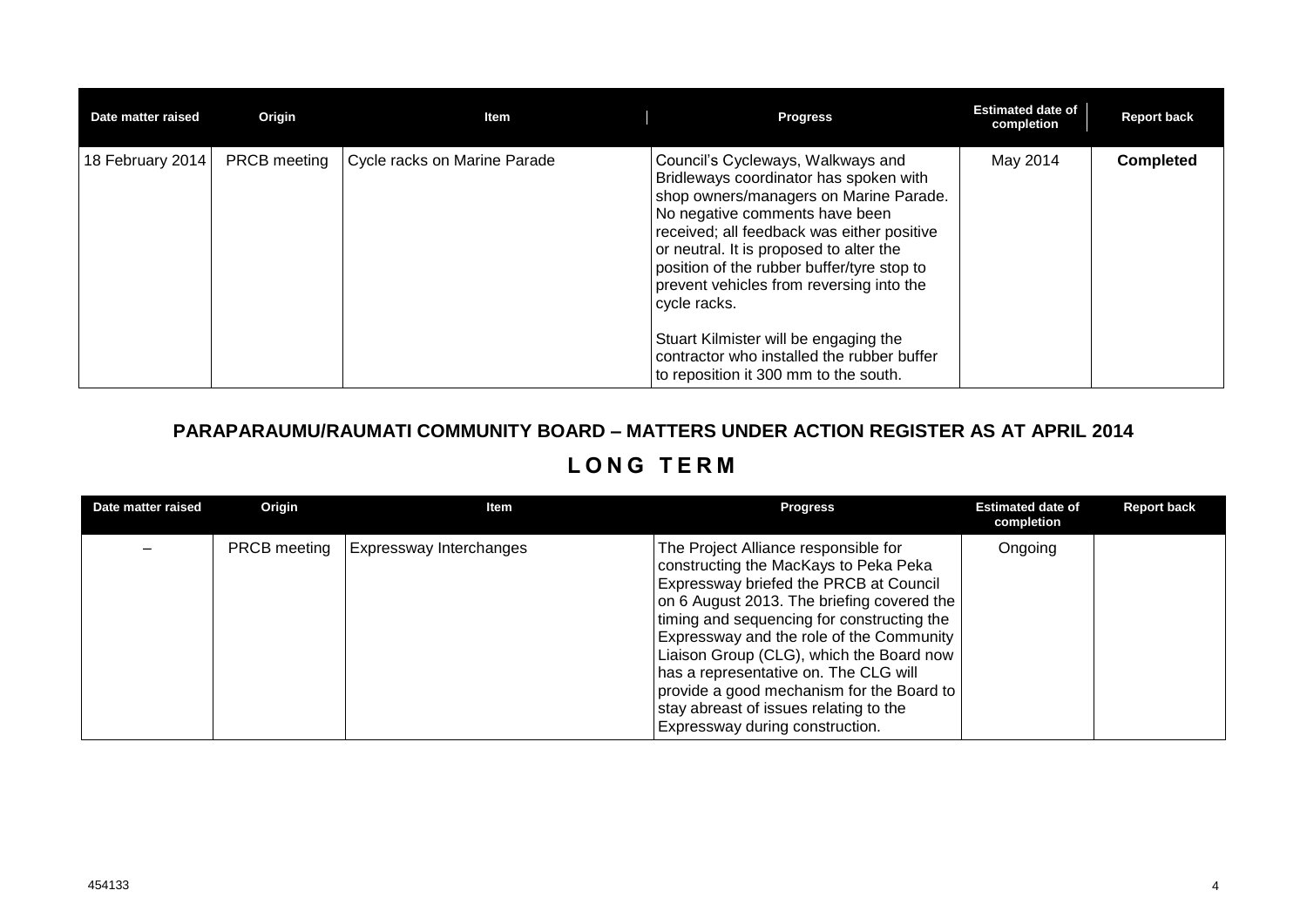| Date matter raised | Origin              | Item                                                              | <b>Progress</b>                                                                                                                                                                    | <b>Estimated date of</b><br>completion                                           | <b>Report back</b>                                                                                                                                                                                                                                                                                                           |
|--------------------|---------------------|-------------------------------------------------------------------|------------------------------------------------------------------------------------------------------------------------------------------------------------------------------------|----------------------------------------------------------------------------------|------------------------------------------------------------------------------------------------------------------------------------------------------------------------------------------------------------------------------------------------------------------------------------------------------------------------------|
|                    | PRCB meeting        | Raumati Beach Town Centre Upgrade                                 | Project is on hold and the timing of further<br>work will be considered as part of the<br>update of the Town Centre programme<br>across the District when the LTP is<br>developed. | Project on hold                                                                  |                                                                                                                                                                                                                                                                                                                              |
|                    | PRCB meeting        | Signage Audit                                                     | Officers carry out Signage Audits in<br>different areas throughout the District as<br>and when resources permit. This work has<br>vet to be scheduled.                             | Ongoing                                                                          |                                                                                                                                                                                                                                                                                                                              |
| April 2011         | PRCB meeting        | Raumati Railway Station                                           | Following a presentation to PRCB on 18<br>February and to Council on 6 March,<br>GWRC confirm a Raumati Station has not<br>been included in the Regional Rail Plan.                | The final<br><b>Regional Rail</b><br>Plan will be<br>adopted by 30<br>June 2014. |                                                                                                                                                                                                                                                                                                                              |
| April 2011         | PRCB meeting        | Toilet at the northern entrance to Queen<br><b>Elizabeth Park</b> | Planning/construction is in progress.                                                                                                                                              | 30 June 2014                                                                     | 24 June 2014<br>This is a GW<br>Project - they<br>have ordered<br>fittings and are<br>ready to proceed<br>once the consent<br>process is<br>complete.<br><b>Kapti Coast</b><br><b>District Council</b><br>are responsible<br>for cleaning, once<br>the project is<br>complete and<br>have allowed for<br>this in the budget. |
| 21 February 2012   | <b>PRCB</b> meeting | Guardians of Kāpiti Island                                        | Cr Gurunathan would continue to liaise                                                                                                                                             | Ongoing                                                                          |                                                                                                                                                                                                                                                                                                                              |
| 21 February 2012   | PRCB meeting        | Reinstate the Kāpiti Marine Reserve<br>Committee                  | with Council officers before a public<br>meeting could be arranged                                                                                                                 |                                                                                  |                                                                                                                                                                                                                                                                                                                              |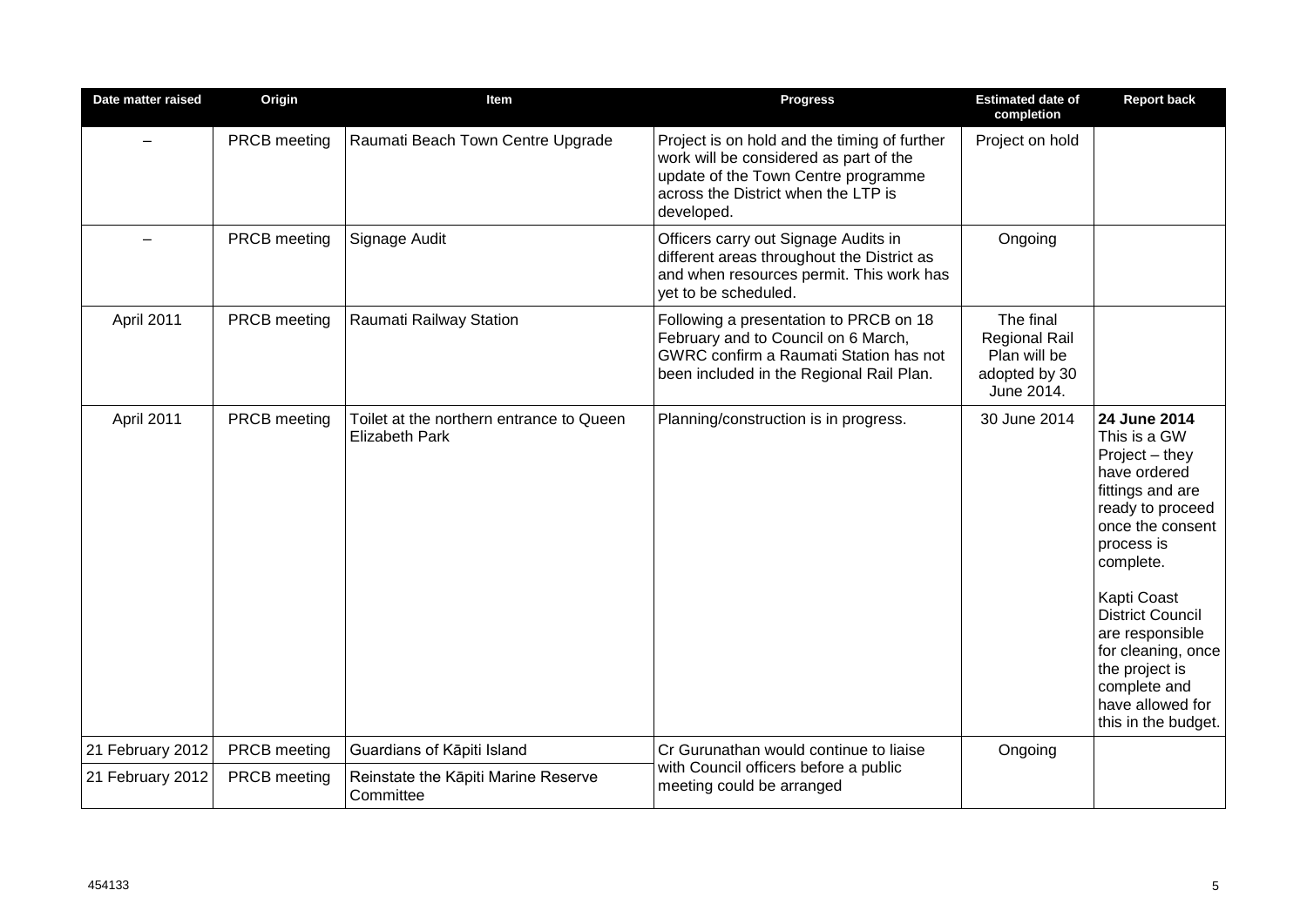| Date matter raised | Origin                                                                                   | Item                                           | <b>Progress</b>                                                                                                                                                                                                                                                                                                                                                                                                 | <b>Estimated date of</b><br>completion                                                                                             | <b>Report back</b> |
|--------------------|------------------------------------------------------------------------------------------|------------------------------------------------|-----------------------------------------------------------------------------------------------------------------------------------------------------------------------------------------------------------------------------------------------------------------------------------------------------------------------------------------------------------------------------------------------------------------|------------------------------------------------------------------------------------------------------------------------------------|--------------------|
| 5 June 2012        | PRCB meeting                                                                             | Kāpiti Island Customised Departure Facility    | A Feasibility Study was reported to the<br>Council in May. The PRCB was invited to<br>attend that meeting.                                                                                                                                                                                                                                                                                                      | Ongoing                                                                                                                            |                    |
| 17 July 2012       | <b>PRCB</b> meeting                                                                      | Raumati Pool consultation                      | Council agreed to defer the project and<br>reconsider the scope, timing and budget<br>during the development of the LTP                                                                                                                                                                                                                                                                                         | <b>June 2015</b>                                                                                                                   |                    |
| 17 July 2012       | PRCB meeting                                                                             | Kāpiti Road and its overall plan               | Consultants appointed to coordinate<br>delivery of an integrated approach to major<br>design projects: Kāpiti Road, Waikanae<br>Town Centre, Paraparaumu Town Centre<br>and State Highway 1 revitalisation. Each<br>now needs to be progressed to a level of<br>design that will inform budgets for the 2015<br>Long Term Plan. The PRCB will have a<br>lead role in stakeholder and community<br>consultation. | <b>June 2015</b>                                                                                                                   |                    |
| 17 July 2012       | Raumati South<br><b>Residents</b><br>Association -<br>public speaking<br>at PRCB meeting | Reduced speed through Raumati South<br>Village | The consultation process for getting the<br>speed limit lowered to 30kph and raising<br>the zebra crossing is under way and once<br>complete, a two-tier approval process will<br>follow. The first step is to get approval from<br>the Community Board; the second is to get<br>this accepted by the Regulatory<br>Management Committee.                                                                       | To allow time for<br>consultation and<br>approvals the<br>physical<br>construction<br>process has been<br>moved out to<br>2014/15. |                    |
|                    |                                                                                          |                                                | A further study and report will need to be<br>tabled to the Community Board for<br>approval for any amended parking<br>restrictions at this location.                                                                                                                                                                                                                                                           |                                                                                                                                    |                    |